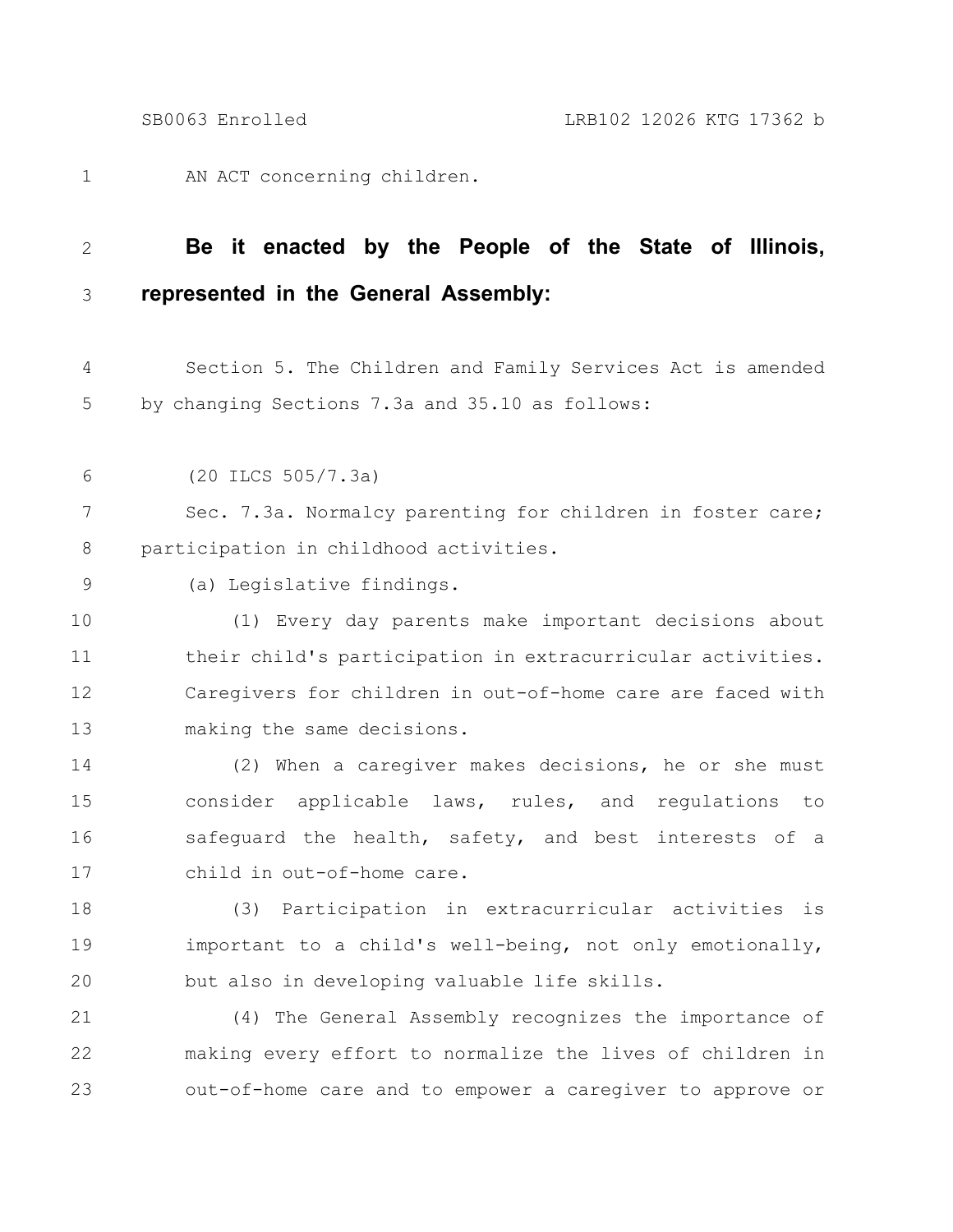SB0063 Enrolled - 2 - LRB102 12026 KTG 17362 b

not approve a child's participation in appropriate extracurricular activities based on the caregiver's own assessment using the reasonable and prudent parent standard, without prior approval of the Department, the caseworker, or the court. 1 2 3 4 5

(5) Nothing in this Section shall be presumed to discourage or diminish the engagement of families and guardians in the child's life activities. 6 7 8

(b) Definitions. As used in this Section:

9

"Appropriate activities" means activities or items that are generally accepted as suitable for children of the same chronological age or developmental level of maturity. Appropriateness is based on the development of cognitive, emotional, physical, and behavioral capacity that is typical for an age or age group, taking into account the individual child's cognitive, emotional, physical, and behavioral development. 10 11 12 13 14 15 16 17

"Caregiver" means a person with whom the child is placed in out-of-home care or a designated official for child care facilities licensed by the Department as defined in the Child Care Act of 1969. 18 19 20 21

"Reasonable and prudent parent standard" means the standard characterized by careful and sensible parental decisions that maintain the child's health, safety, and best interests while at the same time supporting the child's emotional and developmental growth that a caregiver shall use 22 23 24 25 26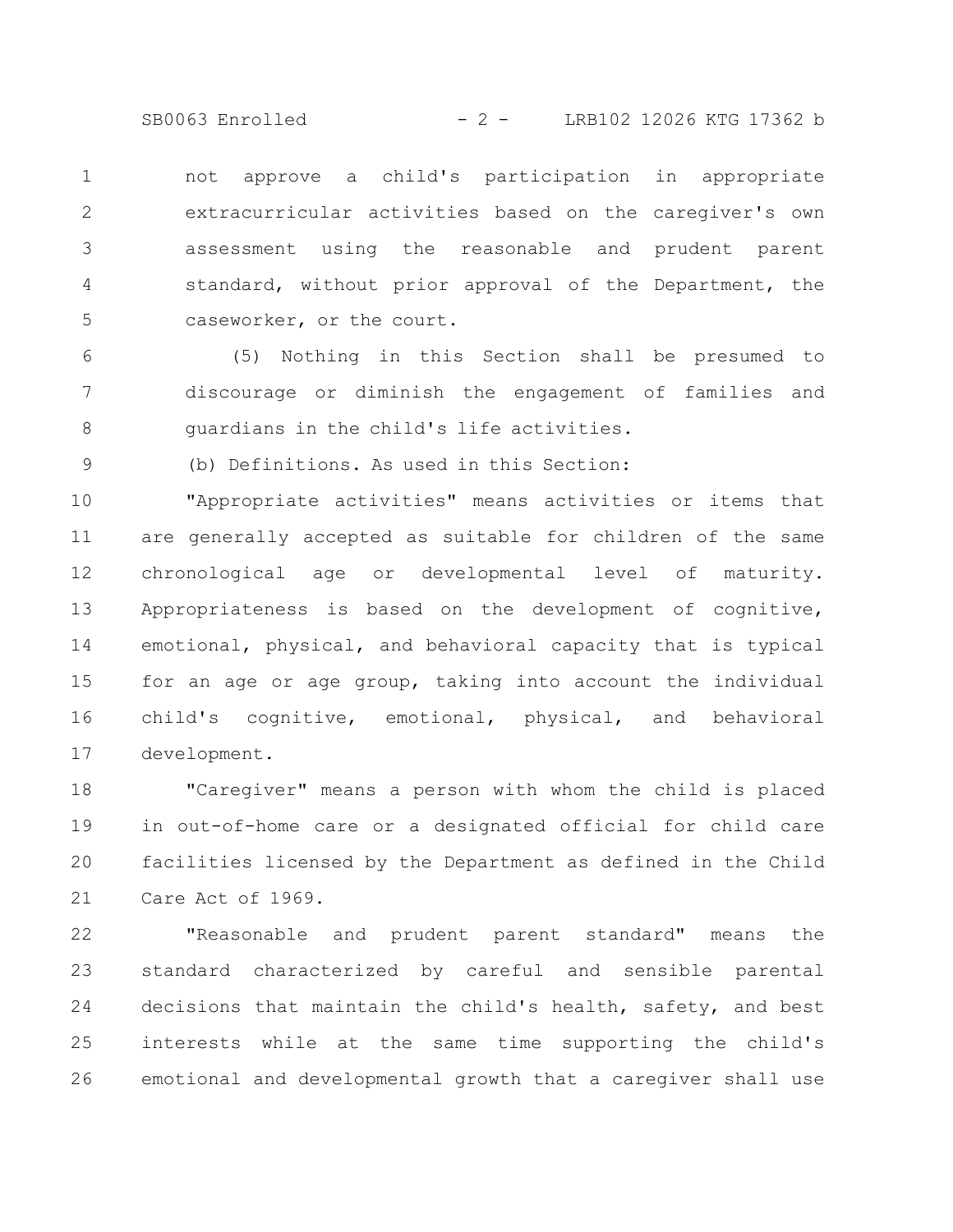SB0063 Enrolled - 3 - LRB102 12026 KTG 17362 b

when determining whether to allow a child in out-of-home care to participate in extracurricular, enrichment, cultural, and social activities. 1 2 3

4

(c) Requirements for decision-making.

(1) Each child who comes into the care and custody of the Department is fully entitled to participate in appropriate extracurricular, enrichment, cultural, and social activities in a manner that allows that child to participate in his or her community to the fullest extent possible. 5 6 7 8 9 10

(2) Caregivers must use the reasonable and prudent parent standard in determining whether to give permission for a child in out-of-home care to participate in appropriate extracurricular, enrichment, cultural, and social activities. Caregivers are expected to promote and support a child's participation in such activities. When using the reasonable and prudent parent standard, the caregiver shall consider: 11 12 13 14 15 16 17 18

(A) the child's age, maturity, and developmental level to promote the overall health, safety, and best interests of the child; 19 20 21

(B) the best interest of the child based on information known by the caregiver; 22 23

(C) the importance and fundamental value of encouraging the child's emotional and developmental growth gained through participation in activities in 24 25 26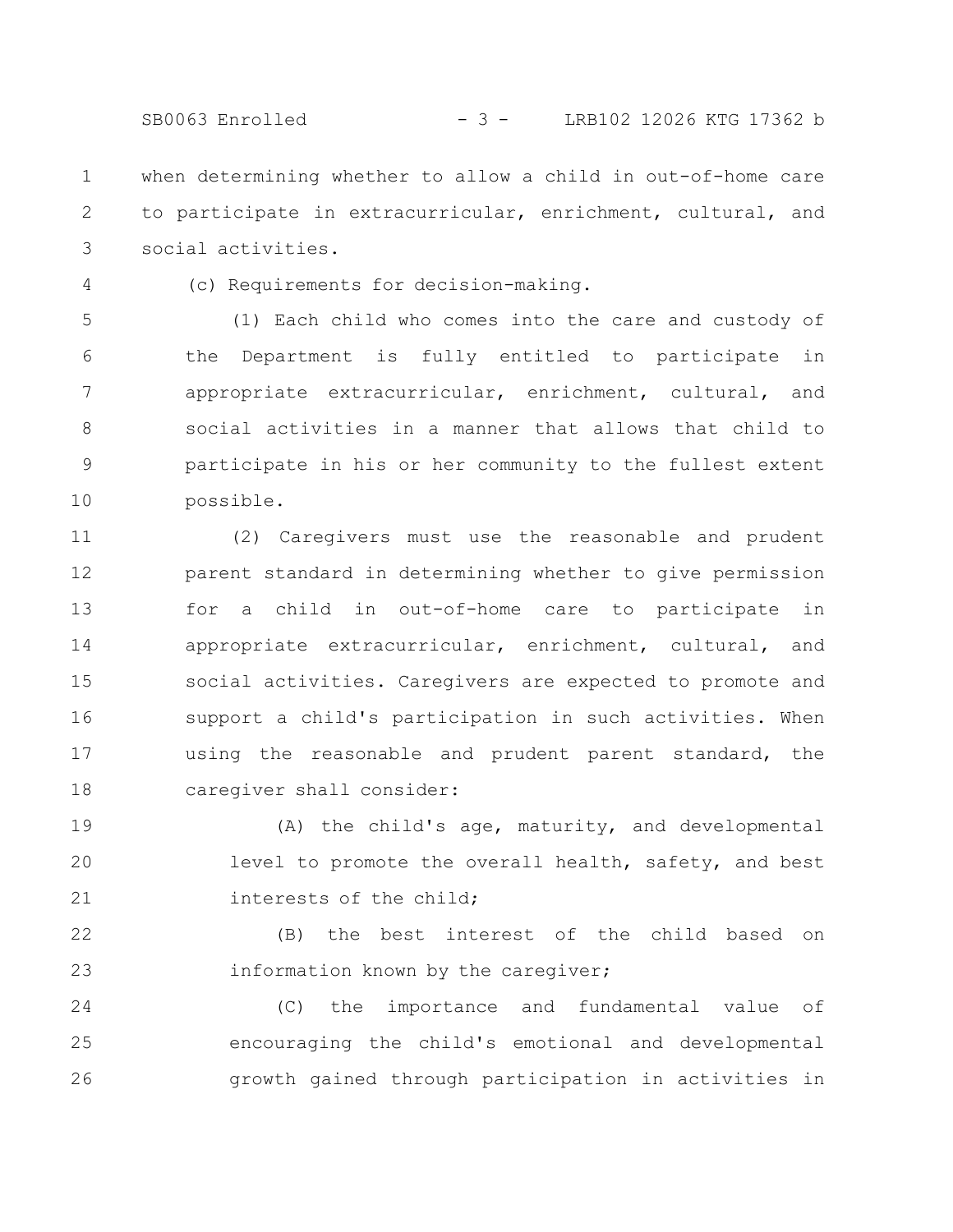1

his or her community;

(D) the importance and fundamental value of providing the child with the most family-like living experience possible; and 2 3 4

(E) the behavioral history of the child and the child's ability to safely participate in the proposed activity. 5 6 7

(3) A caregiver is not liable for harm caused to a child in out-of-home care who participates in an activity approved by the caregiver, provided that the caregiver has acted as a reasonable and prudent parent in permitting the child to engage in the activity. 8 9 10 11 12

(d) Rulemaking. The Department shall adopt, by rule, procedures no later than June 1, 2017 that promote and protect the ability of children to participate in appropriate extracurricular, enrichment, cultural, and social activities. 13 14 15 16

(e) The Department shall ensure that every youth in care who is entering his or her final year of high school has completed a Free Application for Federal Student Aid form, if applicable, or an application for State financial aid on or after October 1, but no later than November 1, of the youth's final year of high school. 17 18 19 20 21 22

(Source: P.A. 99-839, eff. 8-19-16.) 23

(20 ILCS 505/35.10) 24

Sec. 35.10. Documents necessary for adult living. The 25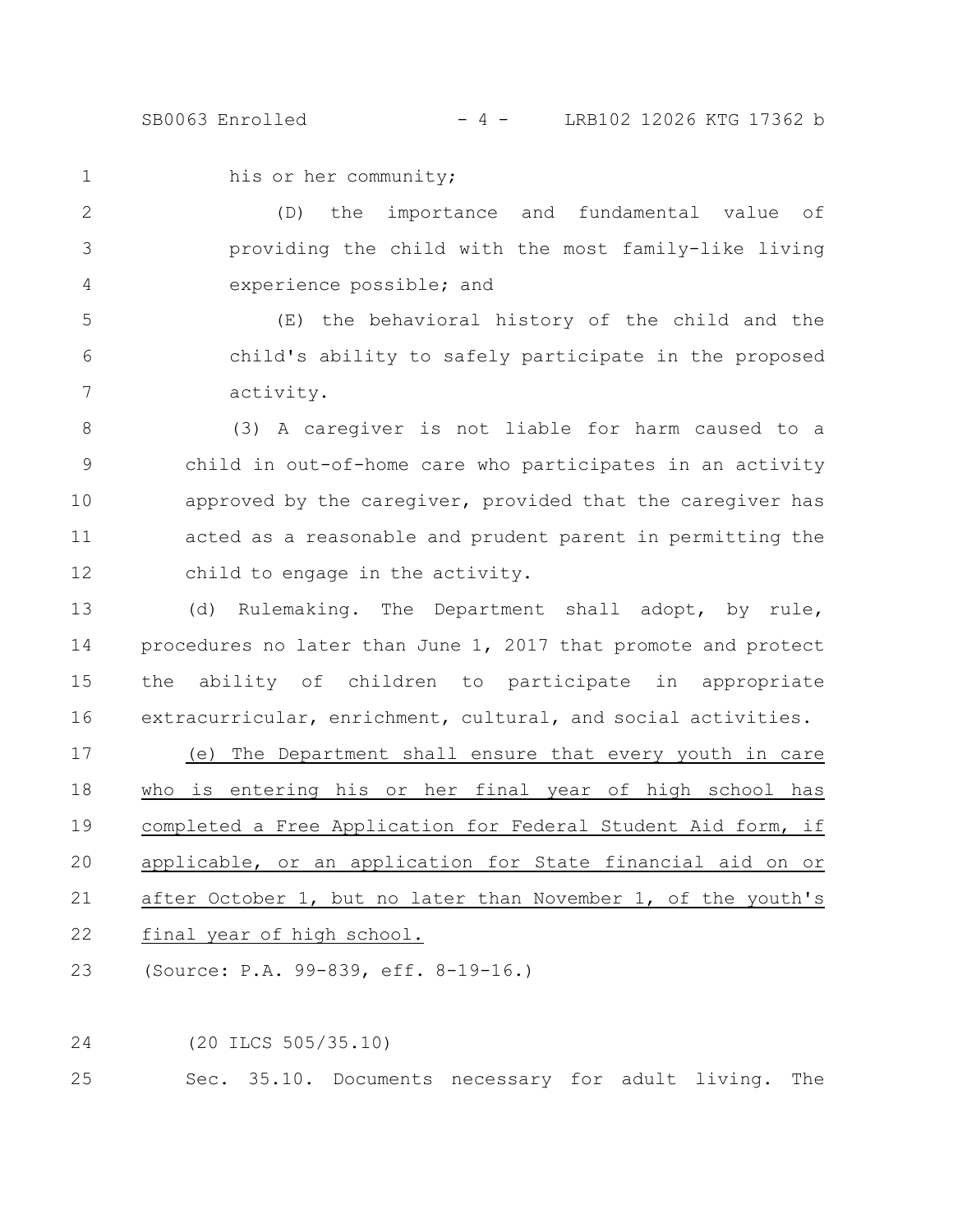SB0063 Enrolled - 5 - LRB102 12026 KTG 17362 b

Department shall assist a youth in care in identifying and obtaining documents necessary to function as an independent adult prior to the closure of the youth's case to terminate wardship as provided in Section 2-31 of the Juvenile Court Act of 1987. These necessary documents shall include, but not be limited to, any of the following: 1 2 3 4 5 6

7

(1) State identification card or driver's license.

8

(2) Social Security card.

(3) Medical records, including, but not limited to, health passport, dental records, immunization records, name and contact information for all current medical, dental, and mental health providers, and a signed certification that the Department provided the youth with education on executing a healthcare power of attorney. 9 10 11 12 13 14

(4) Medicaid card or other health eligibility documentation. 15 16

17

(5) Certified copy of birth certificate.

(6) Any applicable religious documents. 18

19

(7) Voter registration card.

(8) Immigration, citizenship, or naturalization documentation, if applicable. 20 21

22

(9) Death certificates of parents, if applicable.

(10) Life book or compilation of personal history and photographs. 23 24

(11) List of known relatives with relationships, addresses, telephone numbers, and other contact 25 26